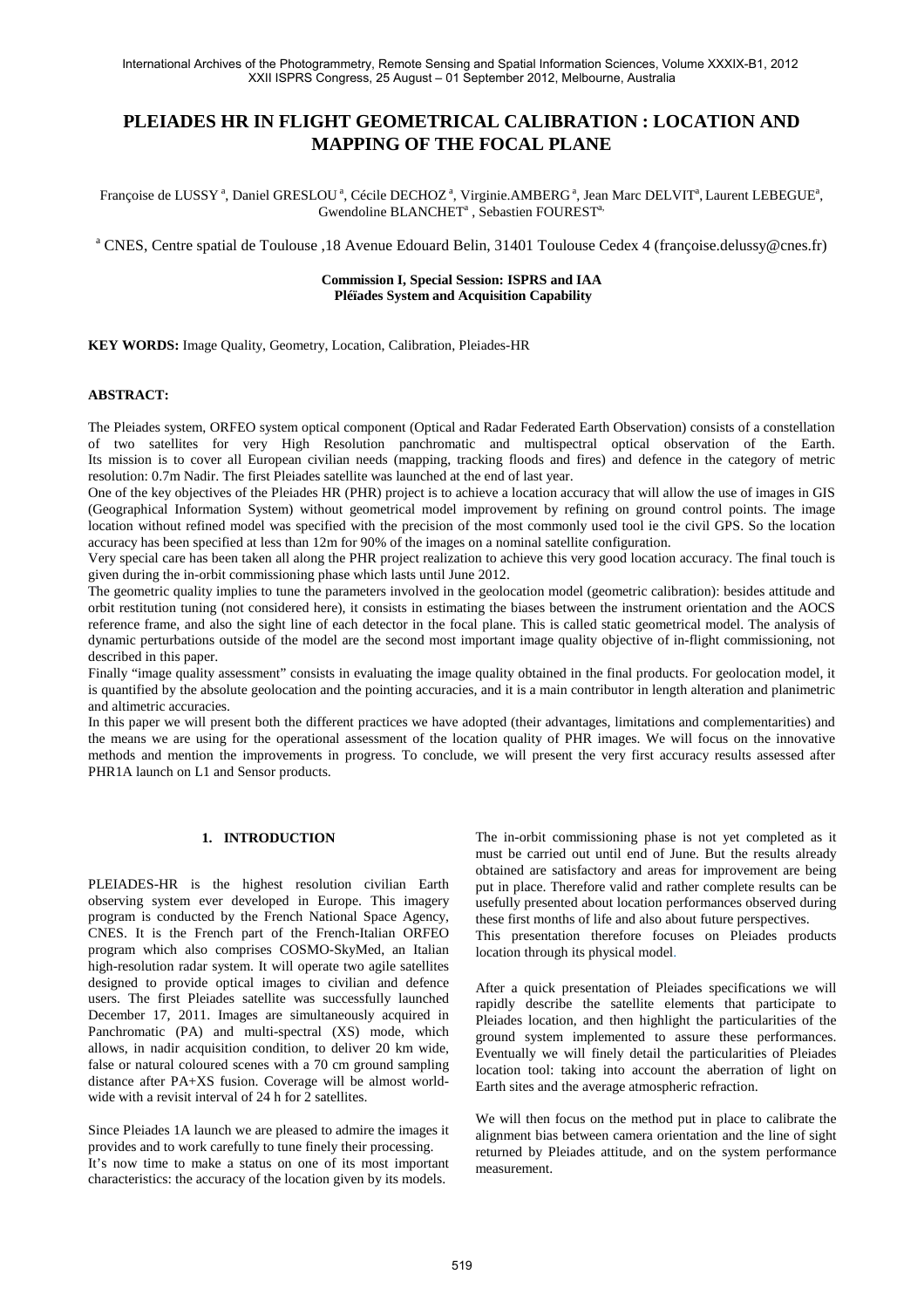And then we will show the present performance in term of a priori and a posteriori location.

## **2. PHR ABSOLUTE LOCATION ACCURACY REQUIREMENTS**

Absolute location represents the position of the scene on Earth surface. This criterion can be split into two criteria: *a priori* location and *a posteriori* location.

*A priori* location involves the ability to acquire a given site.

This requirement is associated with the programming function and concerns the ability of the system to optimally point a target on ground.

The theoretical location accuracy stands for the accuracy required for pointing the central pixel of each image row of each spectral band, throughout the duration of an image acquisition segment. In other words, it must be possible to image any point on ground that is accessible from an orbit with the required accuracy.

The specification concerns this error after calibration of the inflight bias. This specification is split into a centring specification **500 meters at 99.7%** positioning along the swath, thus perpendicular to the scanning direction), and a specification for positioning the image along the scanning direction lower than **1000 metres at 99.7%**.

This criterion makes demands on orbital positioning, swath, time-stamping and pointing.

The main contributor to this criterion is orbital positioning. But a new need has arisen for the programming of stars: a need to accurate pointing attitude and guidance.

*A posteriori* location involves the knowledge location of a scene acquired in a terrestrial reference frame. For Pléiades system, the main specification is to avoid the need of refining the models by using ground control points GCP or reference image. So the *a posteriori* location error stands for the deviation between the real position of any point on an image and its estimated position using the geometrical model of the image. The accuracy will depend on both the accuracy of the reference DTM and the view angle.

The specification concerns the value of this error after in-flight bias geometric calibration. The positions are expressed with respect to the reference ellipsoid and the altitude value is given by a perfect DTM. The *a posteriori* location error must be less than **12 meters as probable value (90% of the images)** and better than **24 meters for 99.7% of the images,** performed with the viewing line depointed within a maximum half-angle cone of 30° around the nadir viewing direction.

This criterion makes demands on data provided by the system e.g. orbit, time-stamping, attitude, lines of sight (instrument instability, thermo-elastic effect), accuracy of adjustment of misalignment between line of sight and attitude frame.

All the geometric image quality specifications are formulated as probable values, statistical values corresponding to a 90% probability that they will not be exceeded or max to 99.7%. This evaluation is obtained after processing a large number of image points throughout the satellite life. Geometric criterion budget and performance are estimated statistically by Monte Carlo drawing and simulation on scenarios of use and on a large

number of image segments until distribution convergence to 90% and 99.7%.

## **3. CHARACTERISTICS OF THE PLEIADES SATELLITE AND SYSTEM RELATED TO LOCATION**

## **3.1 Satellite, System and image characteristics**

## **Orbit :**

Orbit determination and time stamping are computed onboard with centimeter accuracy by the two redundant Doris navigators, taking into account the attitude of the satellite (provided by the AOCS board) in order to correct their distance measurements.

The expected accuracy is better than 2m, drift lower than 1 cm per second.

Extrapolation of the orbit by the ground system for preparing the programming is corrected by automatic rectification of the segment time, function of the delay or advance of the previous ascending node. This mechanism limits the main item of the a priori location budget. Since launch, it has not been used after the two first maneuvers.

## **Attitude :**

Attitude control is performed by means of a cluster of 4 control moment gyroscopes which sequence the images acquisition far more quickly than with reaction wheels.

Users require a high level of system location accuracy preferably without ground control points. This location performance needs an extremely accurate determination of the imaging geometric model

The attitude control system uses 4 fiber-optic gyroscopes and 3 star trackers SED36 to provide restitution accuracy compatible with the system location requirements.

In addition, the system has some means to improve attitude and misalignment between line of sight and attitude frame:

- A ground centre receives AOCS measurements (star trackers and gyro) and can improve or test new solutions for attitudes determination. In delayed time using measurements before and after, these attitudes could then be released into the system.

- Image parameter files (GIPP) allow the system to adjust the alignment bias and even to track changes to follow a seasonal or temporal evolution. An update is underway to allow a further improvement according to PSO correction to account for thermo elastic phenomena.

The physical location model takes into account the physical phenomena that affect more than 1m like atmospheric refraction and light aberration between the satellite and the Earth.

## **3.1.1 Atmospheric refraction :**

 When a light beam passes through the atmosphere layers with different refractive indexes due to the variation in air density as a function of altitude, it is deflected in accordance with the law of Descartes:

$$
n_1 \sin \alpha_1 = n_2 \sin \alpha_2 \quad (1)
$$

wherein n1 and  $n2$  = indices of the two sides of the transition,  $\alpha_1$  et  $\alpha_2$  = angles of incidence and emergence of the beam.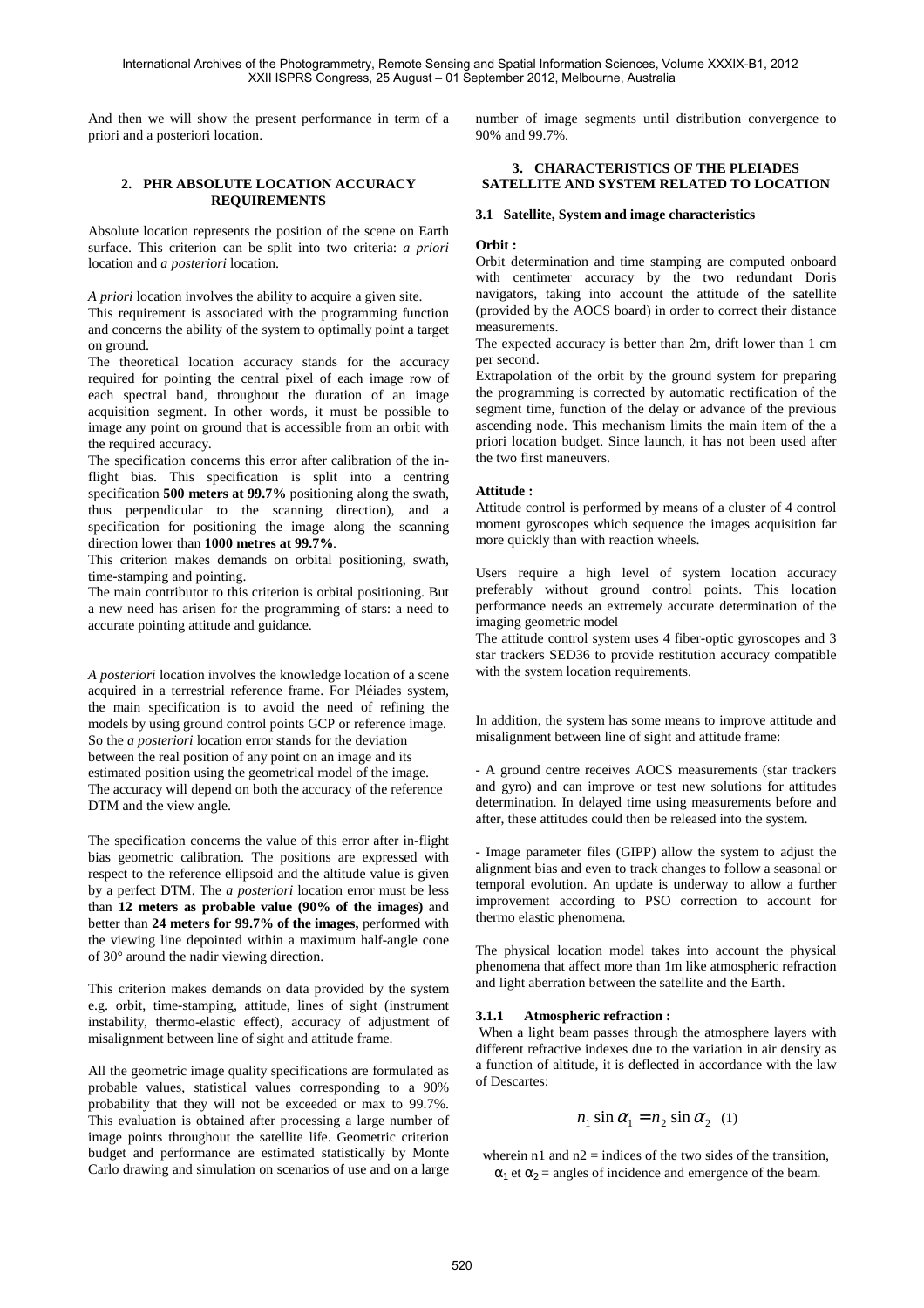

.

Figure 1. Atmospheric refraction between two layers

Typically, the ground deviation of a light ray whose incidence angle at the top of the atmosphere is 30°, is 1.9 meters , and grows up to 5 meters for an incidence angle of 45° , due to the atmospheric refraction. The light wavelength is a significant factor for small values (in blue and below), and much less from the red and beyond. The correction of this deviation along with a medium ground pressure allows to correct this error to first order. Under conventional conditions of imaging, the remaining error due to the lack of knowledge of the local pressure (on the beam deflection) is of the order of several centimetres, and thus negligible.

The correction is not integrated into the physical model, it is realized in localization software using the physical model. And it is taken into account in the rational model of perfect sensor. Data to perform this average correction are supplied in a ground image parameters file with the products, in order to allow the user to better correct with the local atmospheric data at the time of its own image.

#### **3.1.2 Light aberration**:

At the instant of any observation of an object, the apparent position of the object( i.e the direction in which it is seen by an observer on the moving observer frame) is displaced from its true position (i.e. the direction of the straight line between observer and observed at the instant of observation). This displacement depends upon the transverse component of the velocity of the observer with respect to the vector of the incoming beam of light: the difference between those two positions is caused mostly by aberration.

This phenomenon is classically taken into account in star tracker processing, which delivers absolute attitude information from stellar observation corrected of this aberration (approximately varying between -20 arcseconds and +20arcseconds or about 100µrad).

 For Earth observation by satellite, the motion to take into account is the satellite speed in an Earth "inertial" geocentric reference frame (Vsat around 7km/s) and the motion of the observed object due to the Earth rotation (Vobject between 0 and 500m/s) in the same reference. The motion corresponding to camera movement in orbital frame with specific guidance can be neglected: <1m/s.

As shown on the DR1 reference, the Lorentz transformation with its relativist form can be simplified because of relative velocity amount in front of the light speed.

Magnitude and direction deviation can be easily calculated by the following expression :

$$
\overrightarrow{w} = \left(\overrightarrow{u} - \frac{\overrightarrow{Vr}}{c}\right) \tag{2}
$$

And the relative velocity can be computed with:

$$
\vec{V}r = \left[\vec{V}_i sat\right]_{TRF} - \left[\left(\frac{d(\overrightarrow{OQ})}{dt}\right)_{Ri}\right]_{TRF} = \left[\vec{V}_i sat\right]_{TRF} - \Omega_r \left[\begin{matrix} -y_q - vz_q \\ x_q - uz_q \\ vx_q + uy_q \end{matrix}\right] (3)
$$

Where Q is the terrestrial object and Q is the Earth center, u and v are the polar orientation parameters (IERS) and Vi sat is the inertial satellite velocity in an Earth-centered inertial frame.



Figure 2: light aberration between satellite and ground

 $\rightarrow$ 

The deviation depends on the viewing orientation  $U$  with roll  $(\psi_x)$  or pitch  $(\psi_y)$ .

Fig.3 shows the deviation magnitude versus roll and pitch angles. The maximum deviation is on Nadir acquisition and is around 25µrad.



Figure 3 Magnitude of aberration vs roll and pitch angles